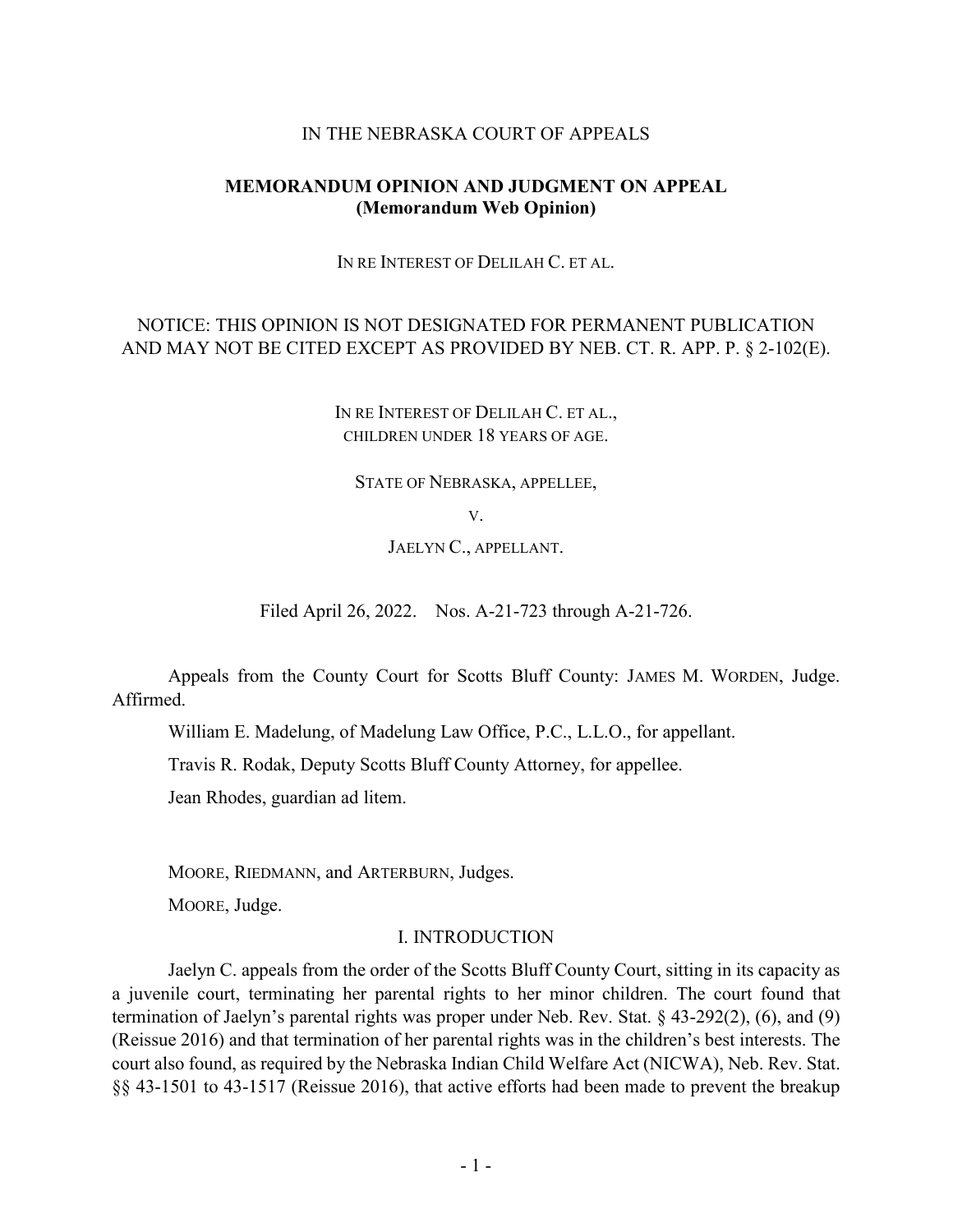of the Indian family, which proved unsuccessful, and that the continued custody of the children by Jaelyn was likely to result in serious emotional or physical damage to them. Following our de novo review of the record, we affirm.

### II. STATEMENT OF FACTS

### 1. PETITIONS AND ADJUDICATION

Jaelyn is the mother of Danyka C., born in February 2013; Demayah C., born in February 2015; Delilah C, born in January 2017; and Isabella C., born in September 2019. In April 2021, Jaelyn gave birth to another child, who was privately adopted and is not part of this case. David B. is the biological father of Danyka; Lukas C. is the biological father of Delilah and Demayah; Matthew A. is the biological father of Isabella. None of the fathers are involved in the present appeal, and we reference them further only as necessary.

Jaelyn and her children have been the subject of one previous juvenile court case, open from January through May 2020, and numerous Nebraska Department of Health and Human Services (the Department) intakes dating back to 2013, many of which involved allegations of domestic violence against Jaelyn and the children by Jaelyn's various domestic partners. In connection with the present case, the children were removed from Jaelyn's care on September 17, 2020, and they have remained in out-of-home placement since that time. The children were previously in a familial out-of-home placement from January through May 2020 in connection with a prior juvenile court case, followed by a return to Jaelyn's care when that case closed. Upon their removal in this case, they had two additional familial out-of-home placements, followed by several respite and non-familial foster care placements through the time of the termination hearing in this case.

On September 17, 2020, the State filed petitions in the juvenile court, alleging that Danyka, Demayah, Delilah, and Isabella were children within the meaning of Neb. Rev. Stat. § 43-247(3)(a) (Reissue 2016) because they lacked proper parental care by reason of the fault or habits of Jaelyn. Specifically, the State alleged that Jaelyn had a lengthy history of being in domestically violent relationships, placing the children at risk of harm or depriving them of necessary parental care; that the children lacked safe and stable housing; that their fathers failed to provide them with necessary parental protection, support or care; and that a prior "3a case" in Box Butte County closed in May 2020 and the services provided in that case had failed to correct "the issues." The State also alleged that NICWA was applicable because the children were of Native American heritage. That same day, the court entered orders placing the children in the Department's temporary custody.

The juvenile court entered orders adjudicating the children as juveniles within the meaning of § 43-247(3)(a) on November 4, 2020.

## 2. DISPOSITION

A dispositional hearing was held before the juvenile court on November 30, 2020. The court adopted the Department case plan offered at the hearing and continued the children's out-of-home placement. The court ordered Jaelyn to complete a parenting capacity evaluation.

The case plan goals for Jaelyn have remained the same throughout this case. First, Jaelyn was to provide a safe and stable home; provide appropriate parenting as evidenced by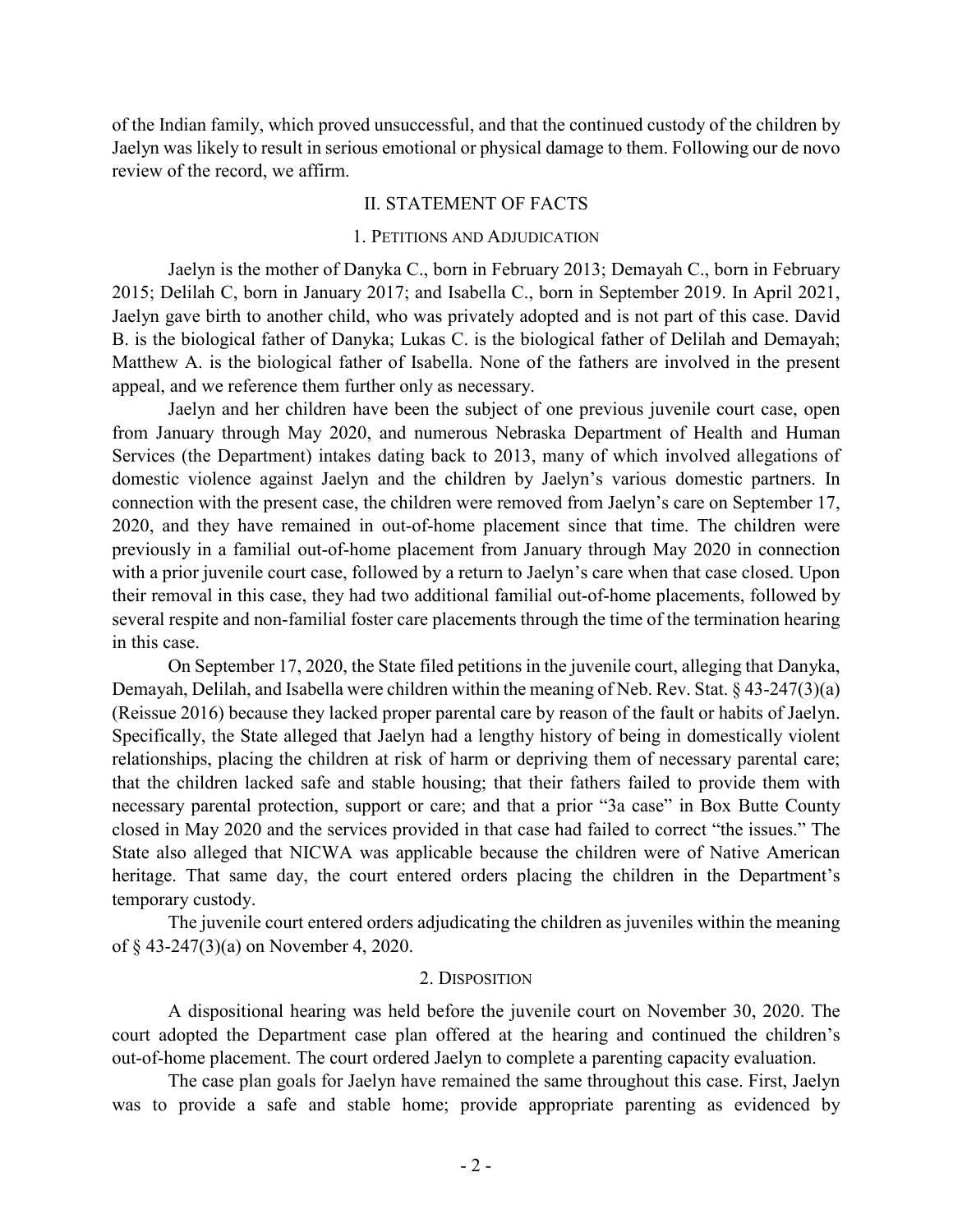age-appropriate supervision of the children at all times; and provide for the children's basic, medical, and educational needs. To achieve this goal, Jaelyn was to work with providers and informal supports to find and keep steady employment, attend individual counseling, complete the "Circle of Security" class, participate in supervised parenting time, utilize community resources as needed for housing assistance, and obtain and maintain safe and appropriate housing. The second goal of Jaelyn's case plan was to have a plan to keep herself and the children safe as evidenced by not letting dangerous or inappropriate people in the home and by her reaching out to appropriate resources regarding her safety, including law enforcement when appropriate. To achieve this goal, Jaelyn was to continue working with "DOVES," only allow appropriate people around the children, identify healthy supports and reach out to them when needed, and contact law enforcement and her support system as appropriate when she was feeling unsafe.

Following review hearings in March and June 2021, the juvenile court continued the children's out-of-home placement. After the June hearing, the court added a concurrent permanency goal of adoption to the prior permanency goal of reunification.

### 3. TERMINATION

### (a) Motions

On May 27, 2021, the State filed motions to terminate Jaelyn's parental rights to the children. The State alleged that termination of Jaelyn's parental rights was appropriate under § 43-292(2), (6), and (9), that termination of her parental rights was in the children's best interests, and that the children were of Native American heritage and subject to NICWA.

On July 26, 2021, the State filed motions to terminate Jaelyn's visitation.

# (b) Termination Hearing

A termination hearing was held before the juvenile court on August 2, 2021. The State presented testimony from several Department case workers, a family support and visitation worker, and the therapists for Jaelyn and the children. The State also offered various documentary exhibits, including the deposition of a NICWA expert, which the court received into evidence. And, Jaelyn testified on her own behalf.

### *(i) Prior Department Intakes*

Department case workers testified about Jaelyn's long history of Department intakes, beginning in 2013. The Department has three levels of priority for its intakes, with level one being the highest priority and generating the quickest response. A 2013 intake involved allegations that Danyka was dropped and developed a seizure disorder, that Jaelyn left with Danyka and did not have Danyka's seizure medication, as well as allegations of a dirty home. An intake in 2015, alleged that Danyka had been without her seizure medication for 7 months and that Jaelyn was pregnant and not receiving prenatal care. There were also concerns of domestic violence at the time; Lukas was in prison due to a domestic violence situation against Jaelyn and for having assaulted an officer. A priority two intake in 2016, alleged that Demayah was wandering outside of the home and also included allegations of little food in the home and a cockroach infestation. A priority one intake in 2017, involved allegations of Danyka's health being seriously compromised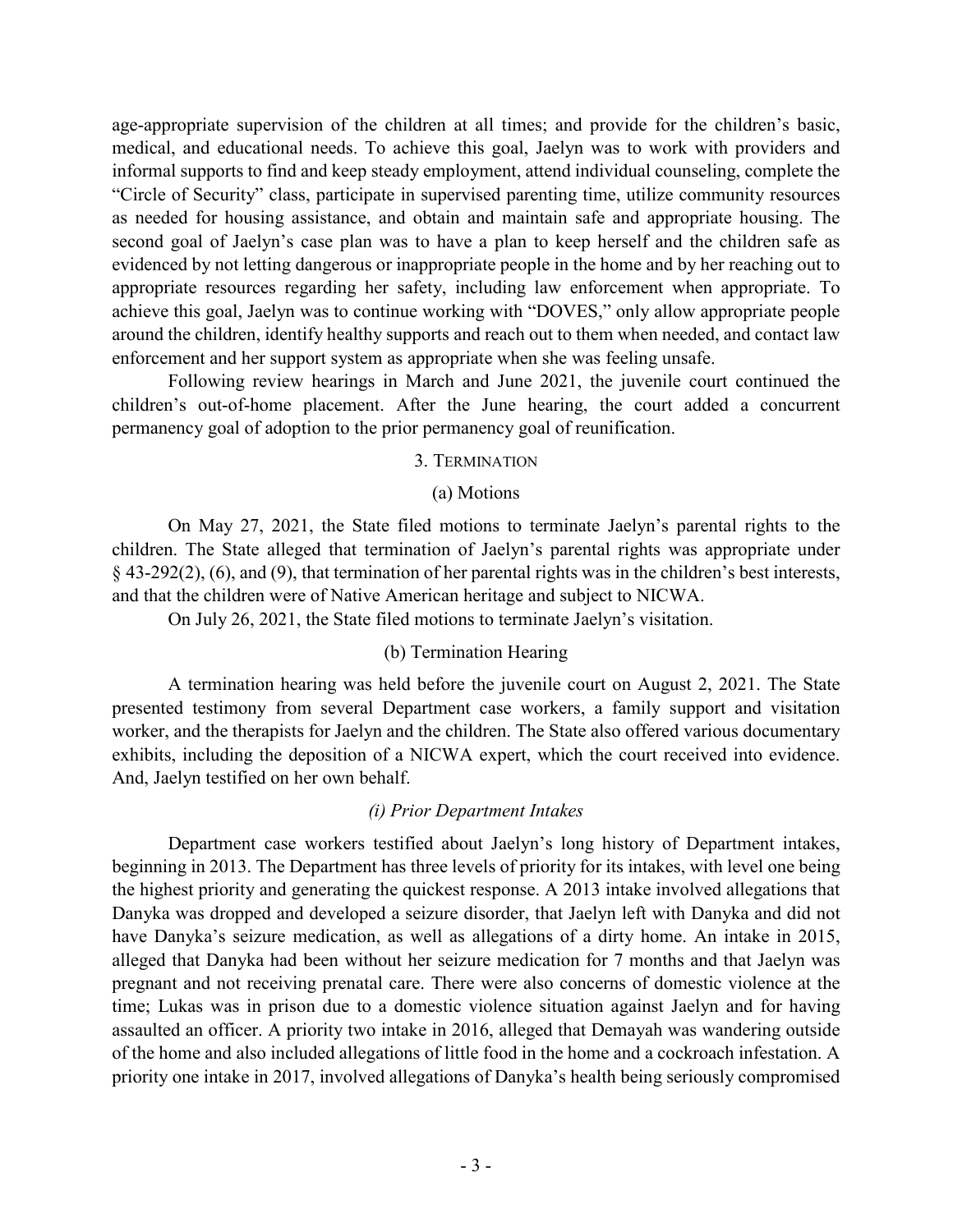due to lack of her seizure medication and that Jaelyn had little understanding of her children's medical needs.

There were five priority one intakes in 2019 involving progressively worsening acts of physical violence against Jaelyn and the children by Moises G., whom Jaelyn married in June. The 2019 intakes included a threat by Moises to kill one of the children, his taking the family to Mexico in October, and Jaelyn and children fleeing from Mexico back to the United States after Moises severely beat Jaelyn and one or more of the children and attempted to drown at least one of them. In January 2020, juvenile court cases involving the children were initiated in Box Butte County based on the allegations of the 2019 intakes, and the concern that Moises, who had been incarcerated in Mexico, would return to the U.S. The Box Butte County cases were dismissed in May without an adjudication. The reason for those dismissals is not clear from our record, though discussion between counsel for the State and the judge at the close of the termination hearing in this case suggests that the Box Butte County cases were closed because Jaelyn had obtained a protection order against Moises. As noted further below, however, the only protection order proceedings by Jaelyn against Moises, documented in our record, were dismissed for lack of jurisdiction. Regardless, the record shows that the Box Butte County juvenile cases were closed and that shortly thereafter, Jaelyn stopped utilizing all services, including counseling for herself and the children, and moved to Scottsbluff with her boyfriend, Jack W. Two additional Department intakes received in September 2020, involved domestic violence by Jack. Jaelyn agreed to voluntary services after the first 2020 intake, but shortly thereafter, Jack was arrested for strangling Jaelyn while some of the children were present, which prompted the second intake and led to the initiation of the present case in Scotts Bluff County.

# *(ii) Evidence About Jaelyn's Domestic Partners*

There was evidence about the criminal histories and other legal matters involving the fathers and Jaelyn's other domestic partners. The current Department case worker testified that Lukas has had "three criminal charges on [Jaelyn]," and that subsequently, he has had "multiple domestic assault charges on his current significant other." Exhibit 21 received into evidence shows Lukas' plea-based conviction for third degree assault against Jaelyn (a child abuse charge was dropped) and his sentence to probation. Following a probation violation, he was later fined \$900 and sentenced to 7 days in jail.

The current case worker testified that Matthew has had two criminal charges for assault against Jaelyn. Exhibit 22 showed Matthew's plea-based conviction for attempted strangulation and 3<sup>rd</sup> degree domestic assault against Jaelyn (a child abuse charge was dropped). He was initially sentenced to probation, but he was later sentenced to consecutive terms of 12 months' and 6 months' incarceration, respectively. Another exhibit shows that Jaelyn obtained a domestic abuse protection order in March 2019 against Lukas, protecting herself and the oldest three children.

The record contains documents from divorce proceedings initiated by Jaelyn against Moises in the district court for Box Butte County in July 2020, showing that they were married in June 2019 and that their marriage was dissolved in October 2020. According to the current case worker, Moises "had three criminal charges for assault on Jaelyn and the children." Jaelyn sought a protection order in the district court for Box Butte County against Moises on behalf of herself and the children based on his physical abuse of them while they were in Mexico in November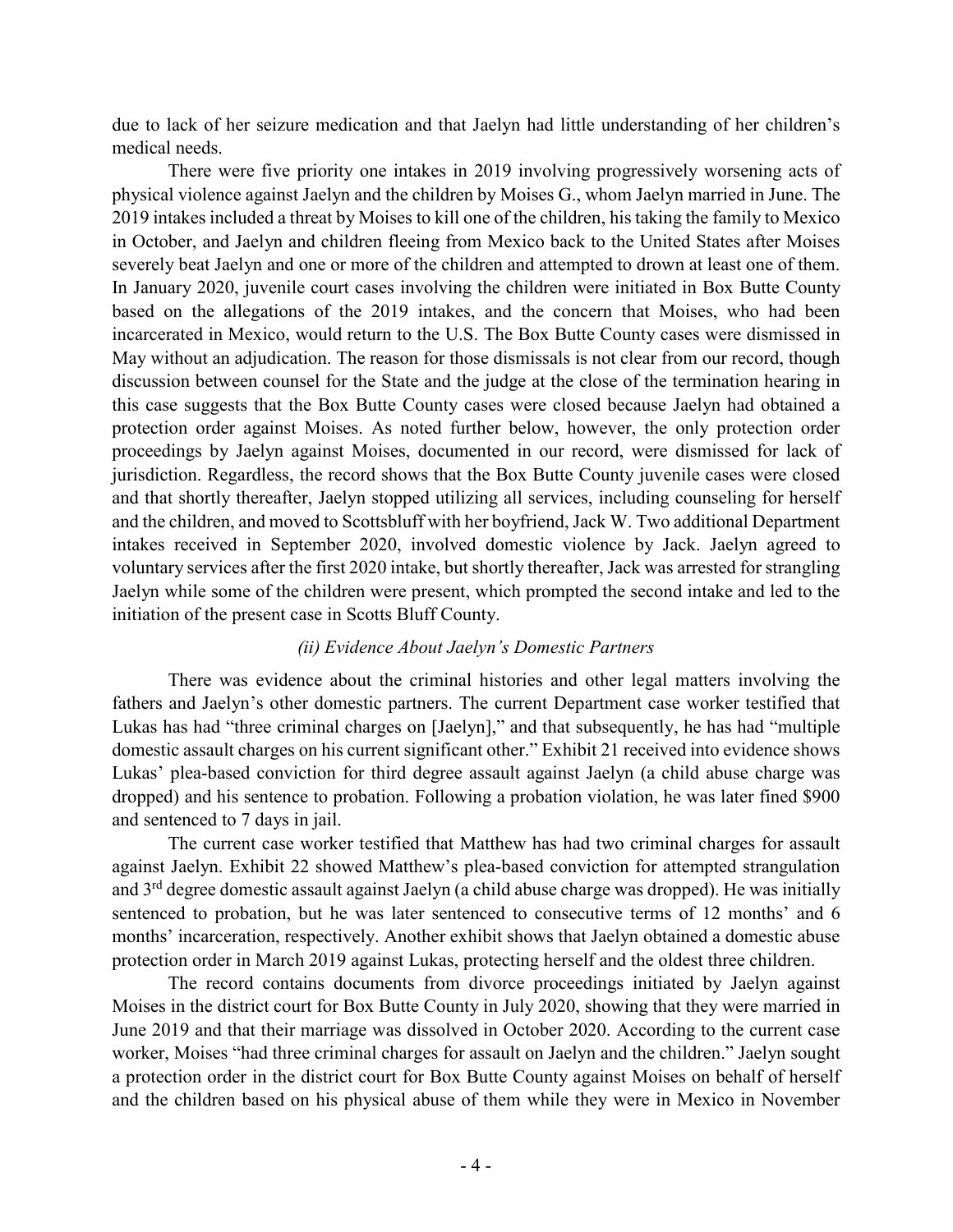2019. The district court dismissed Jaelyn's petition without a hearing for lack of jurisdiction because the alleged events happened in another country.

At the time the current juvenile court case was initiated, Jaelyn was involved with Jack. In looking at Jack's criminal history, the current case worker found that he "has one charge for assault against [Jaelyn] when this case opened, but he has two other assault charges on his history." Jaelyn obtained a domestic abuse protection order against Jack on her own behalf from the district court for Scotts Bluff County in September 2020.

By October 2020, Jaelyn reported dating another individual. A criminal check of that person's background did not reveal any assault charges, but he had a charge of contributing to the delinquency of a child (Jaelyn also has this charge and was with him at the time) and a couple of possession charges (one of which Jaelyn was present for). The case worker was unaware of Jaelyn having any other "contacts with law enforcement" beyond those two instances referenced in connection with this individual.

# *(iii) Children's Therapy*

The children's therapist, Lori Rodriguez-Fletcher, testified about the physical and emotional trauma and abuse experienced by the children. The children's diagnoses and symptoms include physical child abuse, posttraumatic stress disorder, ADHD, seizure disorder, nightmares, hypervigilance, mood swings, loss of role (acting like a parent), brain bleed, history of repeated domestic violence exposure, sexualized behavior, aggression, delayed speech, and attachment disorder. In commenting on Danyka's hypervigilance and fear when first starting treatment, Rodriquez-Fletcher noted that both Danyka and Demayah would walk to her office "with sticks in case somebody tried to hurt them."

Rodriquez-Fletcher spoke with Jaelynn about the abuse her family has experienced at some point prior to the dismissal of the Box Butte County cases. According to Rodriquez-Fletcher, during their one-on-one meeting, Jaelyn did not express a level of insight into the children's trauma sufficient to promote the children's healing. Rodriquez-Fletcher noted Jaelyn's own "very extensive trauma history" and stated that Jaelyn would discuss the family's trauma "almost in kind of a dissociative state in which there's really not a connection." For example, Jaelyn stated "we were waterboarded . . . just like that, with really no emotion surrounding it." Rodriquez-Fletcher felt that Jaelyn's struggle with healthy relationships "makes her not a safe person because the kids have gone from traumatic relationship to traumatic relationship." She indicated that Jaelyn needed to work through her own trauma before she would be in a position to help the children heal. Rodriquez-Fletcher also testified about the children's attachment issues and indicated that the children will all need long term therapy, consistency, structure, and a protective caregiver.

# *(iv) Jaelyn's Therapy*

Jaelyn attended a limited number of counseling sessions with therapist Jamie Erdman, following Jaelyn's intake and initial diagnostic interview in January 2021, which was completed by Erdman's supervisor. Jaelyn was diagnosed with "PTSD with derealization and major depressive disorder with rule out of generalized anxiety order." Erdman testified that "derealization is when [people] have feelings of unreality" and that "people describe it as if they've stepped outside their body and they're just kind of watching what's happening around them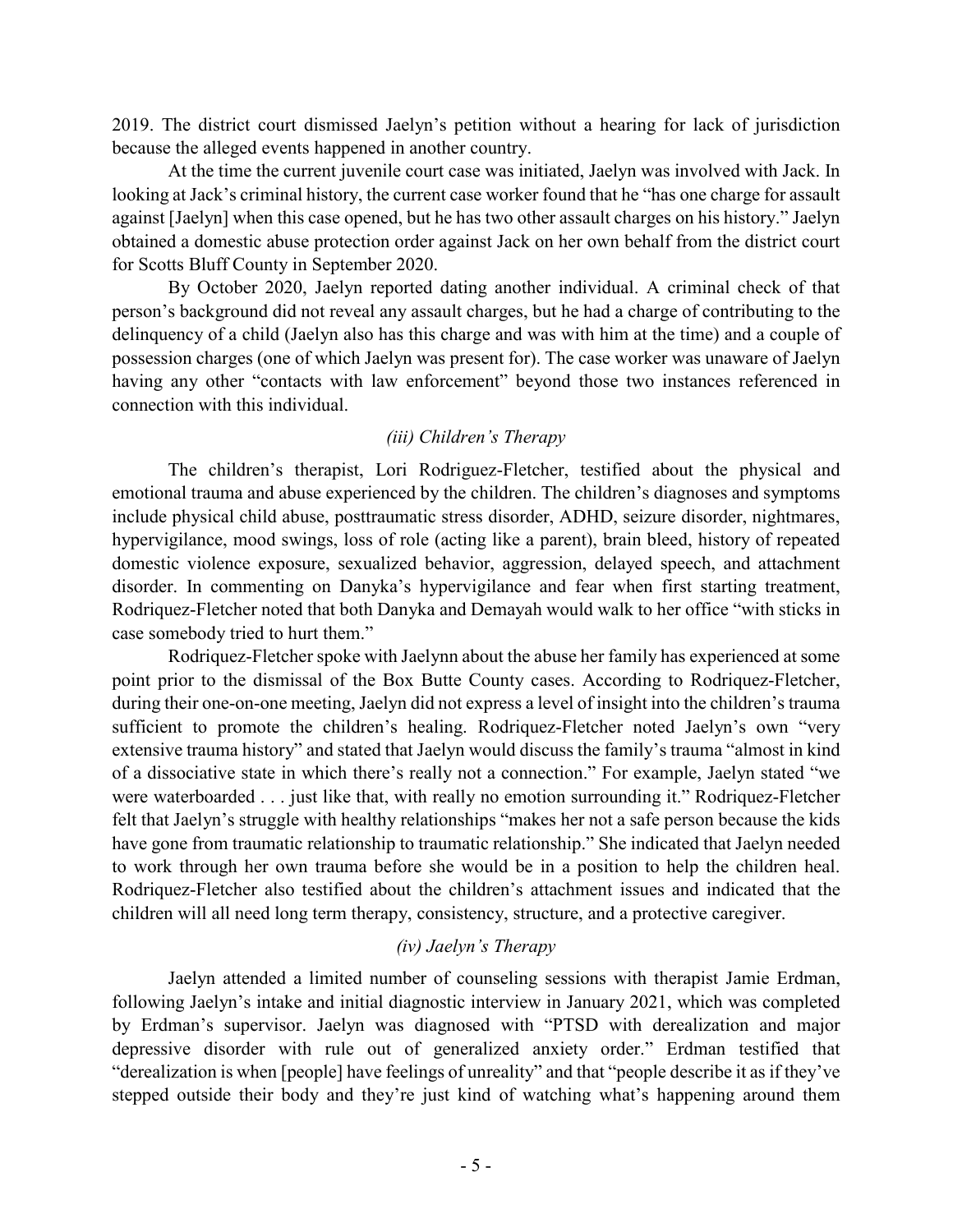without being a part of it." According to Erdman, this coping mechanism or "survival skill" is something the brain provides as "a way of disconnecting us from trauma so that we can get through it," but if "left unchecked," can cause people to also dissociate from other daily activities. Erdman developed a treatment plan with Jaelyn, and they had 10 therapy sessions scheduled. Jaelyn attended six sessions and missed the remaining four sessions. Erdman discharged Jaelyn on May 4, 2021. Jaelyn returned on June 4 and requested another intake, and although they planned at that point to simply continue the previous treatment plan, Jaelyn has not seen Erdman since. During their relationship, Erdman was never able to address the PTSD and other trauma-related symptoms that brought Jaelyn to therapy.

# *(v) Visitation and Family Support Services*

Jaelyn was to employ age-appropriate parenting in supervised visits with the children, but she had difficulty with this goal. Concerns during her visits included her using her phone too much, forgetting to bring diapers and appropriate food and drinks, and yelling and cussing at the children. When redirected by visitation workers, Jaelyn sometimes expressed frustration and was resistant to their instruction. Jaelyn only attended about 40 percent of her scheduled visits, and she was not consistent in engaging with the children during the visits that she did attend. Similarly, Jaelyn was inconsistent in utilizing the family support services offered to her. The visitation and support provider performed "sweat patch" drug testing of Jaelyn from the end of March 2021 through the time of the termination trial, and all of the weekly tests yielded positive results for THC (which Jaelyn attributed to her use of "an oil" given to her by her aunt).

# *(vi) Other Case Plan Requirements*

According to the family's current Department case worker, Jaelyn's progress toward completing her case plan goals has been "minimal." In addition to Jaelyn's inconsistency in participating in visitation and individual counseling discussed above, she has started and quit multiple jobs, did not work with "DOVES," has not had consistent housing, and did not complete the Circle of Security parenting class. Jaelyn left a women's trauma group at break and never returned. She does not have any positive supports in the community. The juvenile court ordered a parental capacity evaluation in November 2020. Jaelyn did not show up for at least four appointments that were scheduled for the evaluation, and it was never completed. Jaelyn was inconsistent in attending the monthly family team meetings held by the case worker. The current case worker did not feel that Jaelyn had a lot of insight into why the children are not in her care, and she testified that the children have shown no interest in being reunited with Jaelyn. The case worker's concerns as of the time of her testimony were Jaelyn's age-appropriate parenting, the history of domestic violence, and Jaelyn being able to provide for the children with employment and housing. She opined that termination of Jaelyn's parental rights was in the children's best interests due to the lack of progress and "the continued concerns." She noted, in particular, the trauma experienced by the children, their difficulty in forming attachments, and their need for stability and consistency. She did not feel that Jaelyn was able to show the children that they were a priority and to care for them appropriately "now or in the foreseeable future."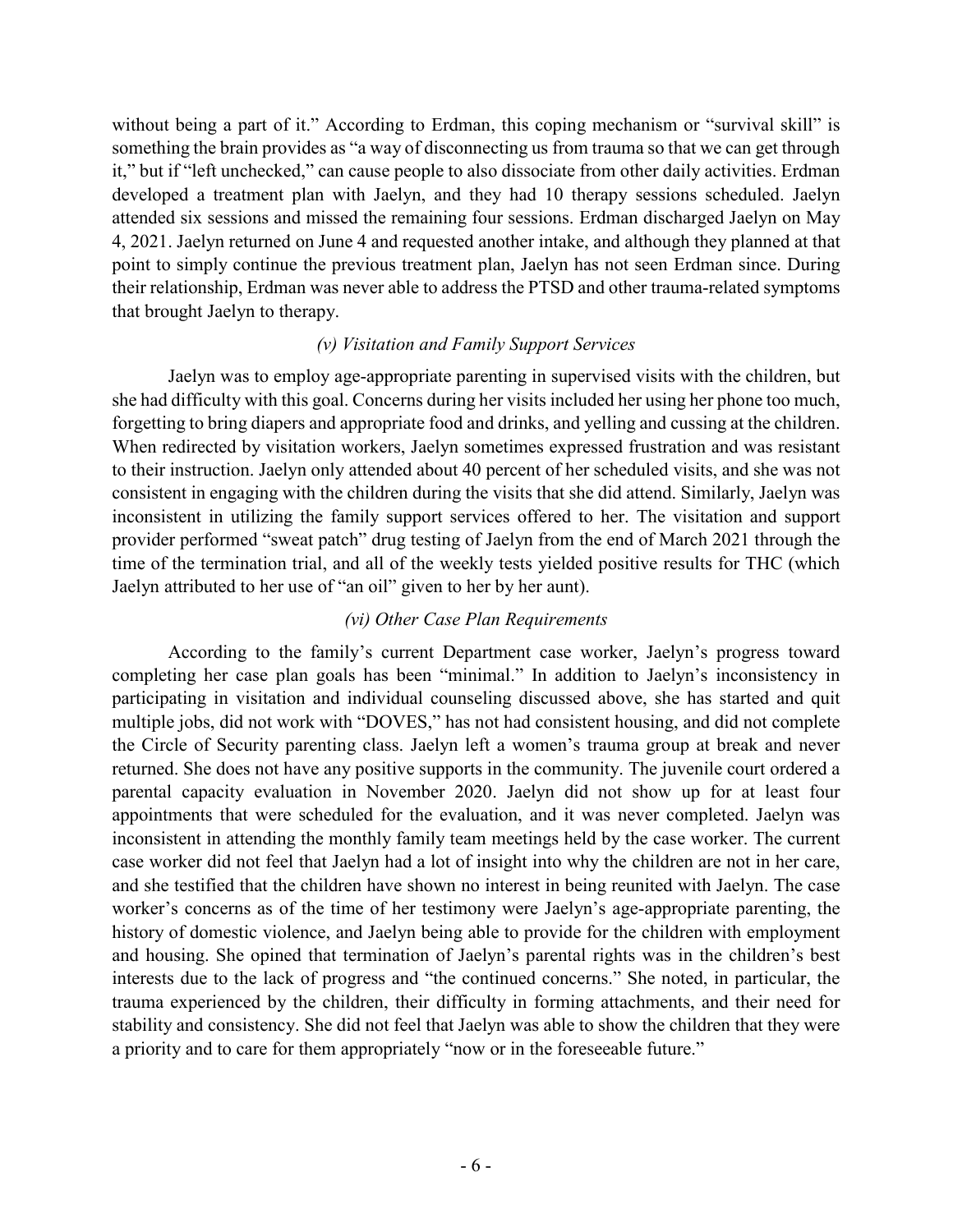### *(vii) NICWA Expert*

The State offered the deposition testimony of Cassie Benitez, an expert witness as required by NICWA who reviewed records and documents in the present case. She noted the Department's provision of case management, family team meetings, supervised visitation, family support, peer support, vouchers and other financial aids, counseling, relative placement, and efforts to identify culturally compliant services, among other efforts. Benitez testified that the Department had made active efforts to prevent the breakup of the family, which had been unsuccessful based on Jaelyn's unwillingness to participate in the services offered. Benitez also testified that it would not be safe for the children if they were returned to the care and custody of "any of their parents" due to the "extreme safety issues and inconsistency in the parents being able to provide a safe and secure environment for their children." She opined that the children would be at risk of serious emotional or physical harm if returned home because the children were still working through the past trauma they experienced in the home environment and because "right now nothing has been done" to ensure that they would be safe if returned to the home environment.

# *(viii) Jaelynn's Testimony*

During her testimony, Jaelyn indicated that she was not currently working and that her job as a "CNA" and "restorative aide" at a nursing home was "on hold" until she "finish[ed] up with [the Department]." Jaelyn indicated that she was homeless and living in her car from January through July 23, 2021. She had just moved into a new apartment shortly before the termination hearing. When asked about her ability to pay for this housing, Jaelyn testified that "[w]e have three months of rent paid" and that she hoped to "take over the utilities and everything" in October, at which point she hoped to be "back at the nursing home." She denied having any current involvement with any of her previous domestic partners. She was asked about the drug testing results and testified that she had been using a cream "that was just supposed to have CBD in it" to help with back and knee pain. She testified, however, that she "immediately" stopped using the cream once she was told that she would be tested for drugs. She testified about her pregnancy during the course of this case and the emotional effects of giving that baby up for adoption. Jaelyn testified that she would like for the children at issue in this case to be returned to her and that termination of her parental rights was not in their best interests because "we can work together with therapy and healing together."

### *(ix) Court's Ruling*

At the conclusion of the hearing, the juvenile court announced that it was terminating Jaelyn's parental rights, with a written order to follow. The court also canceled Jaelyn's visitation with the children, and ordered that the children's current therapist remain their therapist as long as possible and until transfer to another therapist could take place.

### (c) Termination Order

In its thorough written termination order, entered on August 18, 2021, the juvenile court reviewed the evidence offered at the hearing, noting the "shocking" domestic violence occurring over approximately a decade, the "horrific trauma" endured by the children, and Jaelyn's failure to make "any significant progress" in this case. The court found clear and convincing evidence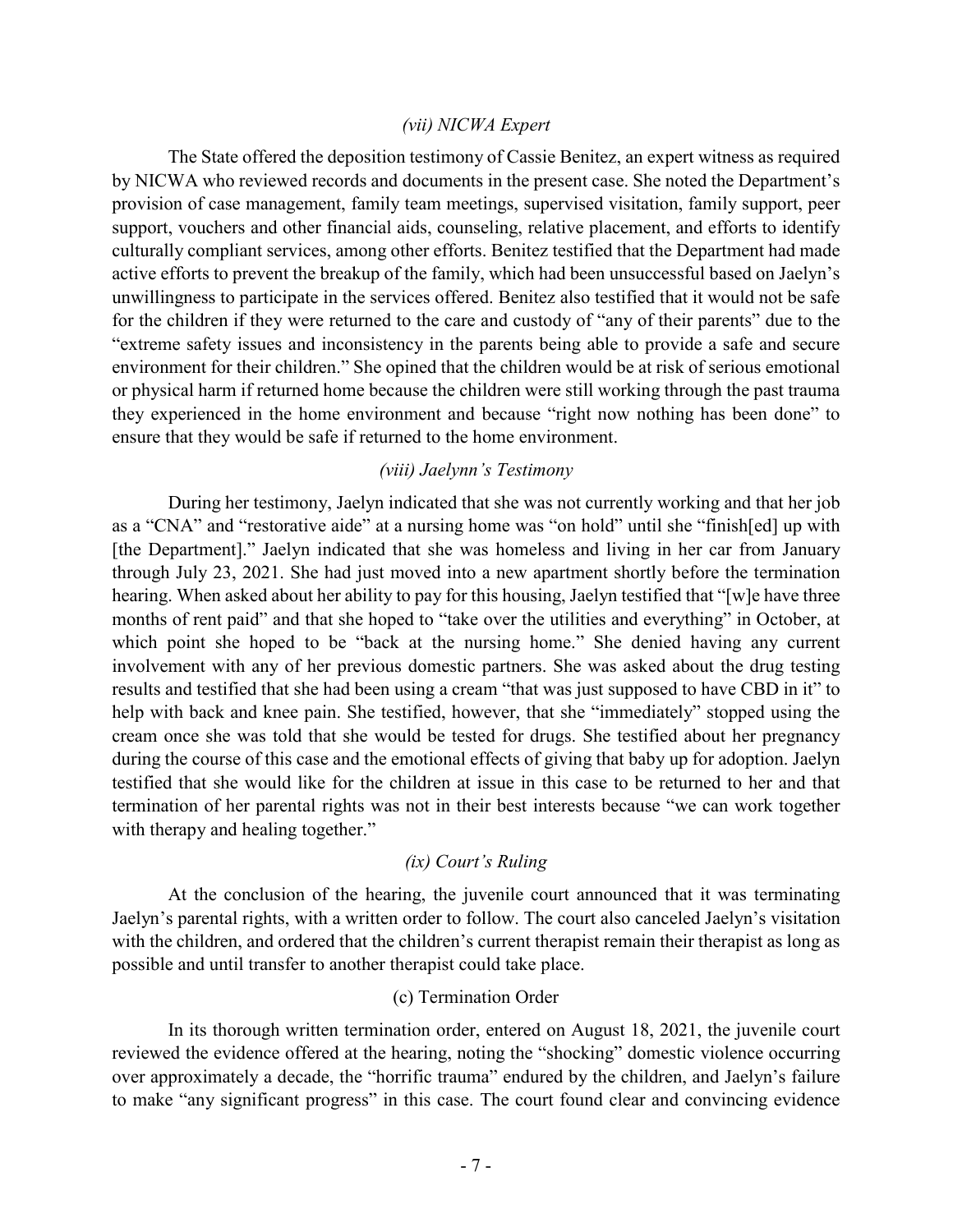that the State had provided active efforts to prevent the breakup of the Indian family and to reunify the children with Jaelyn, which active efforts had failed. The court also found evidence beyond a reasonable doubt, supported by the testimony of a qualified NICWA expert, that placement of the children with Jaelyn was likely to result in serious emotional or physical damage to the children. Finally, the court found clear and convincing evidence that termination of Jaelyn's parental rights to the children was proper under  $\S$  43-292(2), (6), and (9) and that termination of her parental rights was in the children's best interests.

# III. ASSIGNMENTS OF ERROR

Jaelyn asserts that the State did not establish by clear and convincing evidence that (1) one or more of the statutory grounds for termination have been satisfied and (2) termination of her parental rights is in the children's best interests.

## IV. STANDARD OF REVIEW

An appellate court reviews juvenile cases de novo on the record and reaches its conclusions independently of the findings made by the juvenile court below. *In re Interest of Mateo L. et al.*, 309 Neb. 565, 961 N.W.2d 516 (2021). When the evidence is in conflict, an appellate court may consider and give weight to the fact that the juvenile court observed the witnesses and accepted one version of the facts over another. *Id.*

## V. ANALYSIS

To terminate parental rights, it is the State's burden to show by clear and convincing evidence both that one of the statutory bases enumerated in § 43-292 exists and that termination is in the child's best interests. *In re Interest of Mateo L., supra*. Clear and convincing evidence means that amount of evidence which produces in the trier of fact a firm belief or conviction about the existence of a fact to be proved. *In re Interest of Zachary D. & Alexander D.*, 289 Neb. 763, 857 N.W.2d 323 (2015).

The Nebraska Indian Child Welfare Act adds two additional elements the State must prove before terminating parental rights in cases involving Indian children. *In re Interest of Audrey T.*, 26 Neb. App. 822, 924 N.W.2d 72 (2019). First, the State must prove by clear and convincing evidence that active efforts have been made to prevent the breakup of the Indian family and that these efforts have proved unsuccessful. *Id.* See § 43-1505(4). Second, the State must prove by evidence beyond a reasonable doubt, including testimony of qualified expert witnesses, that the continued custody of the child by the parent or Indian custodian is likely to result in serious emotional or physical damage to the child. *In re Interest of Audrey T., supra*. See § 43-1505(6).

# 1. STATUTORY GROUNDS

Jaelyn asserts that the State did not establish by clear and convincing evidence that one or more of the statutory grounds for termination have been satisfied. In this case, the juvenile court found clear and convincing evidence of statutory grounds to terminate Jaelyn's parental rights to the children under  $\S$  43-292(2), (6), and (9). Upon our de novo review, we find that the State presented clear and convincing evidence to support termination of Jaelyn's parental rights under § 43-292(2). Proof of one statutory ground is needed for termination, and the record clearly shows that statutory grounds for termination of her parental rights exist under § 43-292(2).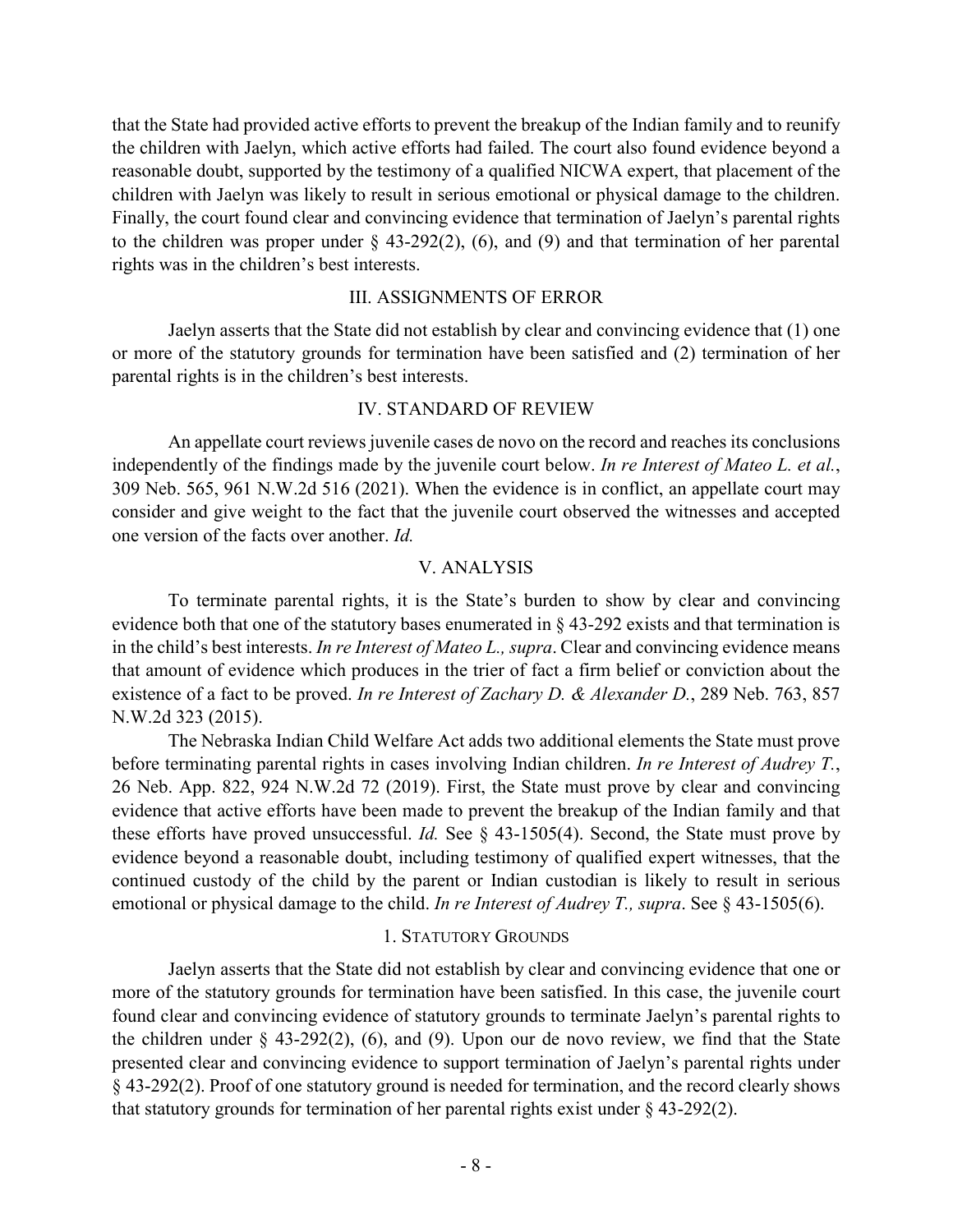Section 43-292 (2) requires proof that "[t]he parents have substantially and continuously or repeatedly neglected and refused to give the juvenile or a sibling of the juvenile necessary parental care and protection." The questions of what constitutes neglect and necessary parental care and protection are generally determined on a case-by-case basis, but common factual patterns include parental incarceration, adjudication, involuntary termination, or relinquishment of previous children, unsanitary house and unkempt children, or addiction to drugs or alcohol. See *In re Interest of Elijah P. et al.*, 24 Neb. App. 521, 891 N.W.2d 330 (2017). One need not have physical possession of a child to demonstrate the existence of neglect contemplated by § 43-292(2). *In re Interest of Leyton C. & Landyn C.*, 307 Neb. 529, 949 N.W.2d 773 (2020). A parent's failure to provide an environment to which his or her children can return can establish substantial, continual, and repeated neglect. *Id.* Past neglect, along with facts relating to current family circumstances which go to best interests, are all properly considered in a parental rights termination case under § 43-292(2). *In re Interest of Joseph S. et al.*, 291 Neb. 953, 870 N.W.2d 141 (2015).

At trial, the State showed that Jaelyn has done little to take advantage of the numerous services provided to her and has made minimal progress toward her case plan goals. Jaelyn has failed to put herself in a position to acquire possession of the children, who were placed in the Department's custody primarily due to the ongoing violence in Jaelyn's domestic relationships. During the course of this case, Jaelyn has been provided with resources to address the domestic violence of which she and the children have been victims. However, Jaelyn has not engaged with the resources provided to her in such a way as to be any closer to having the children returned to her care than she was at the point when the children were removed from her care at the start of this case. She has not engaged in the individual therapy needed to address her own personal trauma, a necessary step prior to her being able to help the children heal from their own trauma. She has not maintained consistent housing or employment. And her engagement in supervised visitation has been inconsistent both in terms of her attendance and her parenting during the visits she actually attended. The record shows clear and convincing evidence of neglect under § 43-292(2).

The juvenile court also found sufficient evidence to support termination under  $\S$  43-292(6) and (9). We note that Jaelyn inexplicably argues that termination was improper under  $\S$  43-292(3), which was not an allegation of the State's petition, and that while she presents arguments that termination was improper under § 43-292(9), she does not present any arguments that termination was improper under § 43-292(6). To be considered by an appellate court, an alleged error must be both specifically assigned and specifically argued in the brief of the party asserting the error. *In re Interest of Joezia P.*, 30 Neb. App. 281, 968 N.W.2d 101 (2021). We do not need to consider whether termination of Jaelyn's parental rights was proper pursuant to the other statutory grounds found by the court, regardless of Jaelyn's arguments about those grounds, or lack thereof. Section 43-292 provides 11 separate conditions, any one of which can serve as the basis for termination of parental rights when coupled with the evidence that termination is in the best interests of the child. *In re Interest of Brelynn E.*, 30 Neb. App. 723, N.W.2d (2022). Because we conclude that the State presented clear and convincing evidence that grounds to terminate existed under § 43-292(2), we need not address the other statutory grounds.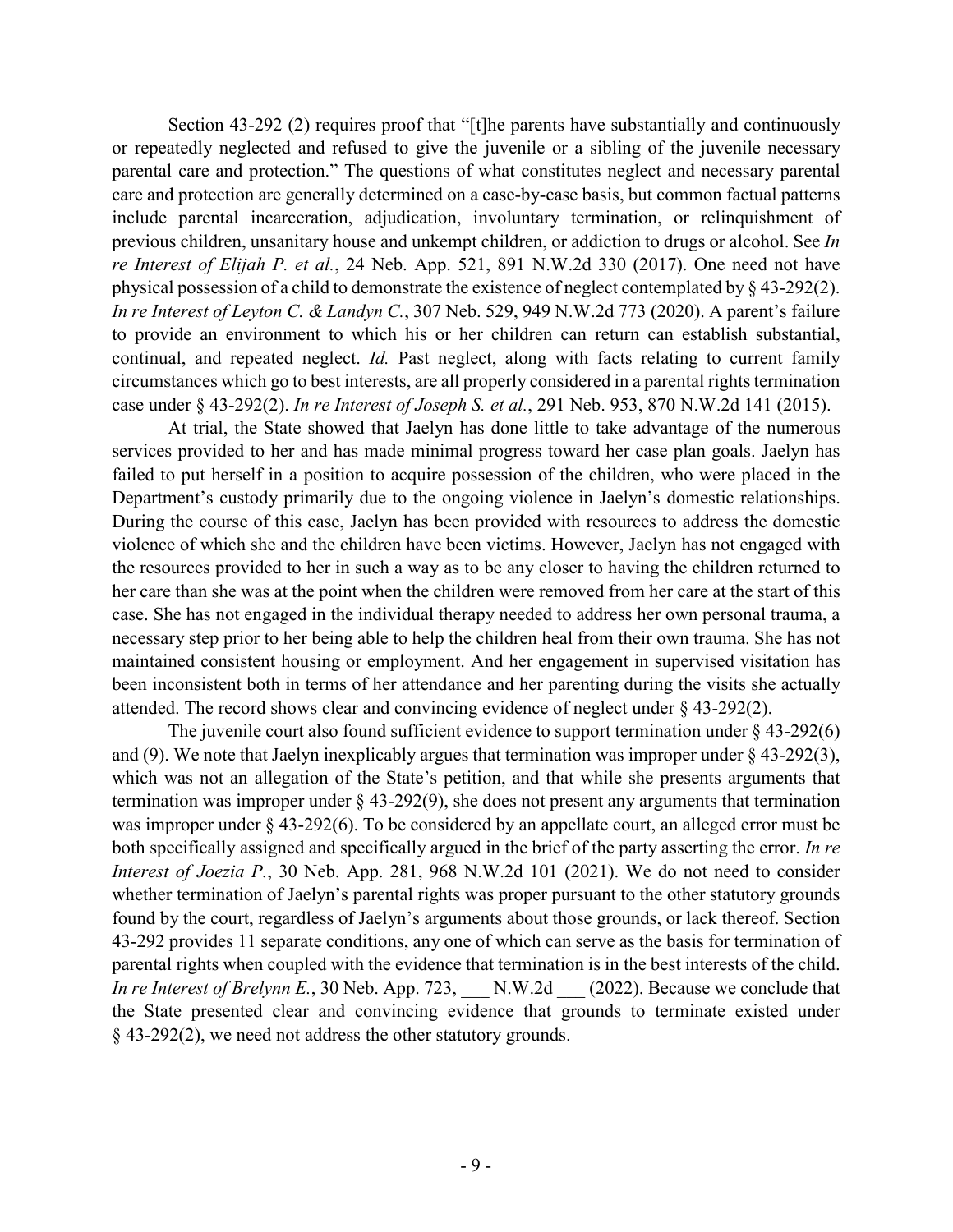### 2. BEST INTERESTS AND UNFITNESS

Jaelyn asserts that the juvenile court erred in finding that termination of her parental rights is in the children's best interests. She argues that she proved a close and loving relationship with her children and notes her testimony that termination of her parental rights was not in the children's best interests, that she had found housing, and that she had ended contact with the various men who had abused her and the children. She argues that this "progress as to housing and relationships would warrant continuing the mother-child relationship." Brief for appellant at 10.

In addition to proving a statutory ground, the State must show that termination is in the best interests of the child. *In re Interest of Noah C.*, 306 Neb. 359, 945 N.W.2d 143 (2020). A parent's right to raise his or her child is constitutionally protected; so before a court may terminate parental rights, the State must also show that the parent is unfit. *Id.* There is a rebuttable presumption that the best interests of a child are served by having a relationship with his or her parent. *Id*. Based on the idea that fit parents act in the best interests of their children, this presumption is overcome only when the State has proved that the parent is unfit. *Id.* The term "unfitness" is not expressly used in § 43-292, but the concept is generally encompassed by the fault and neglect subsections of that statute, and also through a determination of the child's best interests. *In re Interest of Jahon S.*, 291 Neb. 97, 864 N.W.2d 228 (2015). In the context of the constitutionally protected relationship between a parent and a child, parental unfitness means a personal deficiency or incapacity which has prevented, or will probably prevent, performance of a reasonable parental obligation in child rearing and which has caused, or probably will result in, detriment to a child's well-being. *In re Interest of Leyton C. & Landyn C.*, 307 Neb. 529, 949 N.W.2d 773 (2020). The best interests analysis and the parental fitness analysis are fact-intensive inquiries. *In re Interest of Isabel P. et al.*, 293 Neb. 62, 875 N.W.2d 848 (2016). And while both are separate inquiries, each examines essentially the same underlying facts as the other. *Id.*

The evidence shows that Jaelyn made minimal efforts to comply with the case plan developed by the Department. Clearly, Jaelyn has suffered significant emotional and physical trauma, as have the children. Jaelyn's efforts to focus on her case plan goals were undoubtedly complicated by her pregnancy and the subsequent private adoption of her fifth child, as well as the necessity to navigate accessing certain services during the COVID-19 pandemic. However, the children have a long course of therapy ahead to recover from their trauma and Jaelyn has done nothing to address her own trauma. Jaelyn has clearly not placed herself in a position to have the children returned to her care. Children cannot, and should not, be suspended in foster care or be made to await uncertain parental maturity. *In re Interest of Alec S.*, 294 Neb. 784, 884 N.W.2d 701 (2016). We conclude that the State showed by clear and convincing evidence that Jaelyn was unfit and that termination of her parental rights was in the children's best interests.

### 3. ADDITIONAL NICWA REQUIREMENTS

Jaelyn did not separately assign that the juvenile court erred in finding that there was clear and convincing evidence that active efforts have been made to prevent the breakup of the Indian family and that those efforts proved unsuccessful. Nor did she separately assign error to the court's finding that there was evidence beyond a reasonable doubt that continued custody by Jaelyn would result in serious emotional or physical damage to the children. However, for the sake of